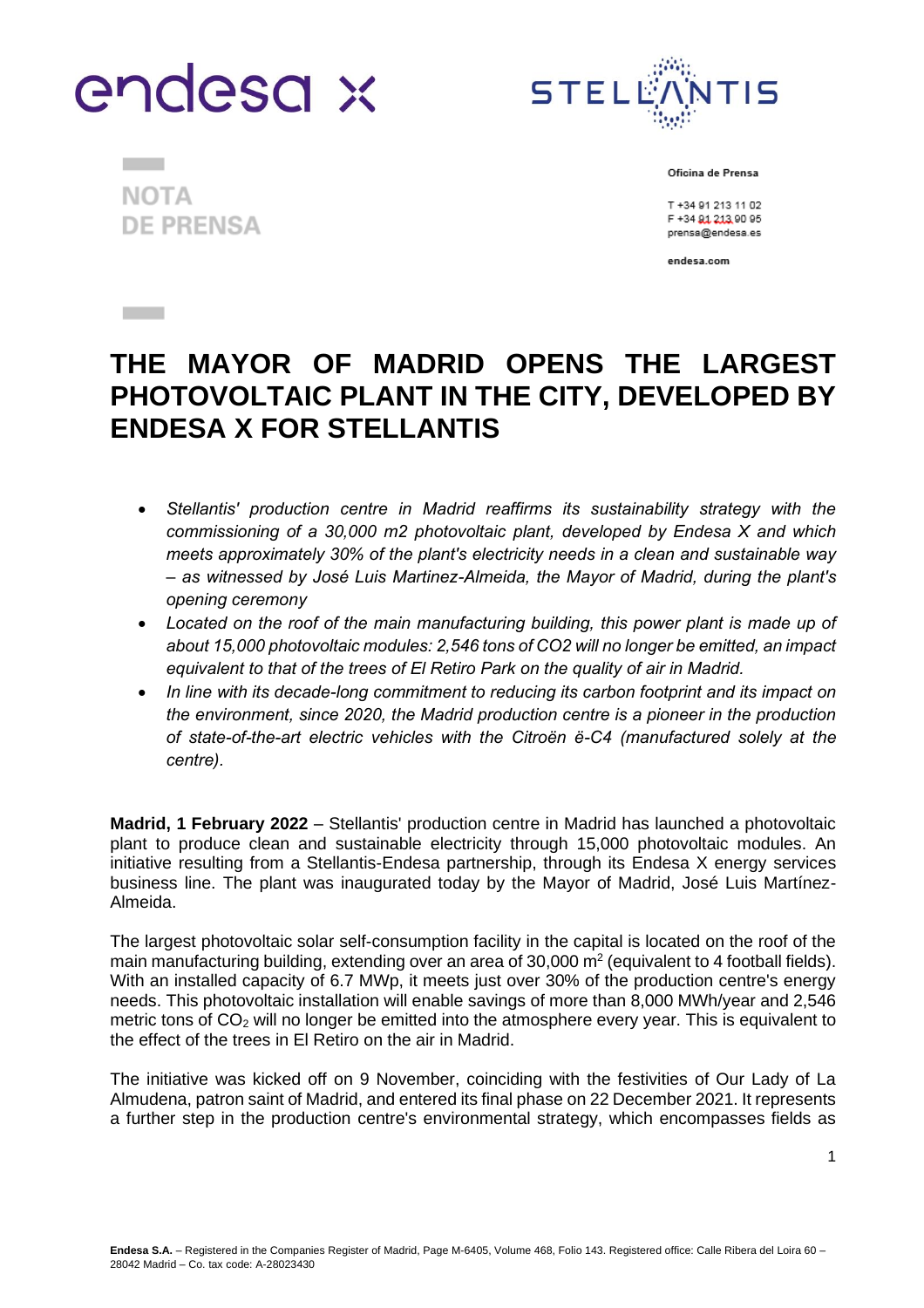



diverse as energy efficiency, the circular economy, the reduction of  $CO<sub>2</sub>$  emissions and chemical substances or the exclusive worldwide production of green vehicles such as the Citroën ë-C4, which already accounts for one in five vehicles leaving its assembly lines.

In recent years, Stellantis Madrid has reduced its electricity consumption per vehicle manufactured by 22.4%, natural gas by 21.3% and water by 15.1%. Figures that will improve even more with the energy produced by the new photovoltaic modules.

*"Stellantis' Madrid production centre's commitment to the environment covers all aspects of its daily life, from energy consumption to the recovery of waste and materials or the control of air and groundwater quality, without forgetting the training and awareness of anyone working there. With the commissioning of the new solar plant, we further enhance the sustainability of our activities, making use of the sun that shines so often over the centre to obtain totally clean energy,*  in line with the Citroën ë-C4, which we produce exclusively for the entire world," said **Susana** *Remacha, director of the production centre.*

For **Davide Ciciliato**, general manager of Endesa X, "*The world and its economy need to accelerate their decarbonisation, and electrification is the only way. It is everyone's commitment. The Stellantis group has set a great example in the city of Madrid, and Endesa X is proud to be*  able to help them on their own path towards energy transition. It is our mission to help our *customers electrify their demand, so that they can reduce their carbon footprint and make more efficient use of their energy. That's what we were born for."*

## **A two-stage project**

Work for stage 1 of the project began in August 2021. This first plant has been in operation since November 2021 and has an installed capacity of 2.2 MWp. With an area of 10,000  $m<sup>2</sup>$  and almost 5,000 photovoltaic modules installed on the roof, stage 1 will produce 3.4 GWh per year.

Stage 2, which has been underway since 22 December 2021, will produce around 6.8 GWh per year. This second installation occupies twice the surface area on the roof (20,000 m<sup>2</sup>) and has almost 10,000 photovoltaic modules that give it a power of 4.4 MWp.

## **SGE, smart monitoring**

The self-consumption project undertaken on behalf of Stellantis also includes Endesa X's Energy Management Service (EMS), which will allow the company to monitor the energy produced at the photovoltaic plant, the energy that is self-consumed and the savings generated, all in a simple way, once it comes online. This service also enables the company to visualise its consumption in real time, detecting anomalies, extra costs and deviations, and to study their causes, and with that information to design the measures required for these problems to be solved, which translates into a direct saving. The EMS does not only provide the client with data and who then has to interpret it, it also makes an analysis that enables informed decisions to be taken. Endesa X also offers companies comprehensive advice throughout the process for managing existing support for self-consumption installations, which result in a significant reduction of the panel installation costs, making the return on the investment even more attractive. [Endesa manages](https://www.endesax.com/es/es/simulador-solar-fotovoltaico) 

> *Endesa Press Office T: 912 131 102 [www.endesa.com](http://www.endesa.com/)*